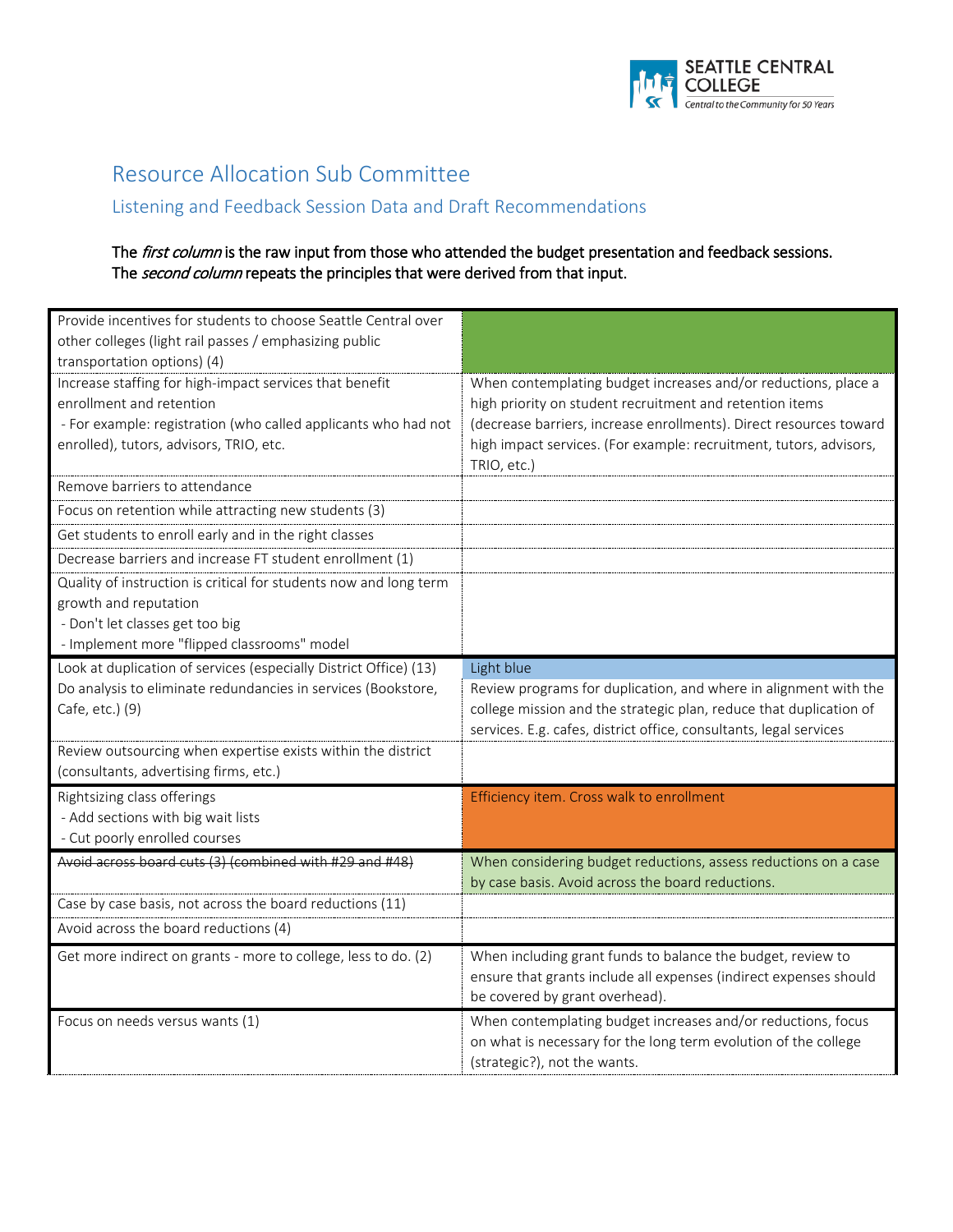

| Use both quantitative and qualitative methods of gathering                                                                                                                                                                                                                                                                                                                                                                                                                                                           |                                                                                                                                                                                                                                                                                                                                                                                     |
|----------------------------------------------------------------------------------------------------------------------------------------------------------------------------------------------------------------------------------------------------------------------------------------------------------------------------------------------------------------------------------------------------------------------------------------------------------------------------------------------------------------------|-------------------------------------------------------------------------------------------------------------------------------------------------------------------------------------------------------------------------------------------------------------------------------------------------------------------------------------------------------------------------------------|
| input and making decisions                                                                                                                                                                                                                                                                                                                                                                                                                                                                                           |                                                                                                                                                                                                                                                                                                                                                                                     |
| - Seek input of all stakeholders                                                                                                                                                                                                                                                                                                                                                                                                                                                                                     |                                                                                                                                                                                                                                                                                                                                                                                     |
| Maximize rental income (4)                                                                                                                                                                                                                                                                                                                                                                                                                                                                                           |                                                                                                                                                                                                                                                                                                                                                                                     |
| Sell a property to cover short term problem and use the others                                                                                                                                                                                                                                                                                                                                                                                                                                                       |                                                                                                                                                                                                                                                                                                                                                                                     |
| for long term. (1)                                                                                                                                                                                                                                                                                                                                                                                                                                                                                                   |                                                                                                                                                                                                                                                                                                                                                                                     |
| Repurpose old or little used buildings (5)                                                                                                                                                                                                                                                                                                                                                                                                                                                                           |                                                                                                                                                                                                                                                                                                                                                                                     |
| Consider long-term effects and sacrifices from decisions when<br>considering short-term benefit<br>- Fund generated from capital should be reinvested in capital<br>- Land/properties should be leased not sold<br>- Non-college tenants in properties should be selected for<br>their benefit to students and staff, not for the highest rate of<br>return<br>- Retain support for programs that make Seattle Central<br>awesome and set us apart<br>Be aware that we are, and not adding to gentrification, in how | In keeping with the college mission and the strategic plan,<br>leverage our little/underused properties for the long term benefit<br>of the college and the community that the college has traditionally<br>served. For example, tenants who provide necessary services to<br>students, affordable student, faculty, staff housing, etc.                                            |
| we dispose of buildings. (3)                                                                                                                                                                                                                                                                                                                                                                                                                                                                                         |                                                                                                                                                                                                                                                                                                                                                                                     |
| Create a buyout structure to incentives employees to retire of<br>move on. $(3)$                                                                                                                                                                                                                                                                                                                                                                                                                                     | When potential budget actions could result in a reduction in force,<br>give strong consideration to alternatives that mitigate those<br>reductions, for example, conversion of multiple part-time<br>positions to full time, buyout incentives for employees nearing<br>retirement, reduce the more highly paid positions vs. lower paid<br>positions, restructuring of duties etc. |
| Cut at the top not at the bottom                                                                                                                                                                                                                                                                                                                                                                                                                                                                                     |                                                                                                                                                                                                                                                                                                                                                                                     |
| Don't lose sight of increasing the FT/PT ratio because there's                                                                                                                                                                                                                                                                                                                                                                                                                                                       |                                                                                                                                                                                                                                                                                                                                                                                     |
| both quality and strategic advantage (11)                                                                                                                                                                                                                                                                                                                                                                                                                                                                            |                                                                                                                                                                                                                                                                                                                                                                                     |
| FT faculty to buy out senior to make room for younger tenured                                                                                                                                                                                                                                                                                                                                                                                                                                                        |                                                                                                                                                                                                                                                                                                                                                                                     |
| talent. If they are acceptable to enticement. (2)                                                                                                                                                                                                                                                                                                                                                                                                                                                                    |                                                                                                                                                                                                                                                                                                                                                                                     |
| Avoid reductions in Workforce; consider alternatives (7)                                                                                                                                                                                                                                                                                                                                                                                                                                                             |                                                                                                                                                                                                                                                                                                                                                                                     |
| Standard enrollment practices across Dean's/Divisions                                                                                                                                                                                                                                                                                                                                                                                                                                                                | Establish operational goals that lead to or foster:<br>Standard enrollment practices across the college divisions and<br>programs,<br>Control of unwarranted expense growth,<br>Ongoing implementation of efficiencies,<br>Creative ways to reduce waste (for example implement a nominal<br>application fee that is applied to tuition for those who actually<br>enroll).          |
| Control costs. Don't let expenses increase                                                                                                                                                                                                                                                                                                                                                                                                                                                                           |                                                                                                                                                                                                                                                                                                                                                                                     |
| Create a "Big Ideas" type online submission - collect ideas all                                                                                                                                                                                                                                                                                                                                                                                                                                                      |                                                                                                                                                                                                                                                                                                                                                                                     |
| the time, just not during times of financial need                                                                                                                                                                                                                                                                                                                                                                                                                                                                    |                                                                                                                                                                                                                                                                                                                                                                                     |
| Charge admission application fee with waivers for equity (1)                                                                                                                                                                                                                                                                                                                                                                                                                                                         |                                                                                                                                                                                                                                                                                                                                                                                     |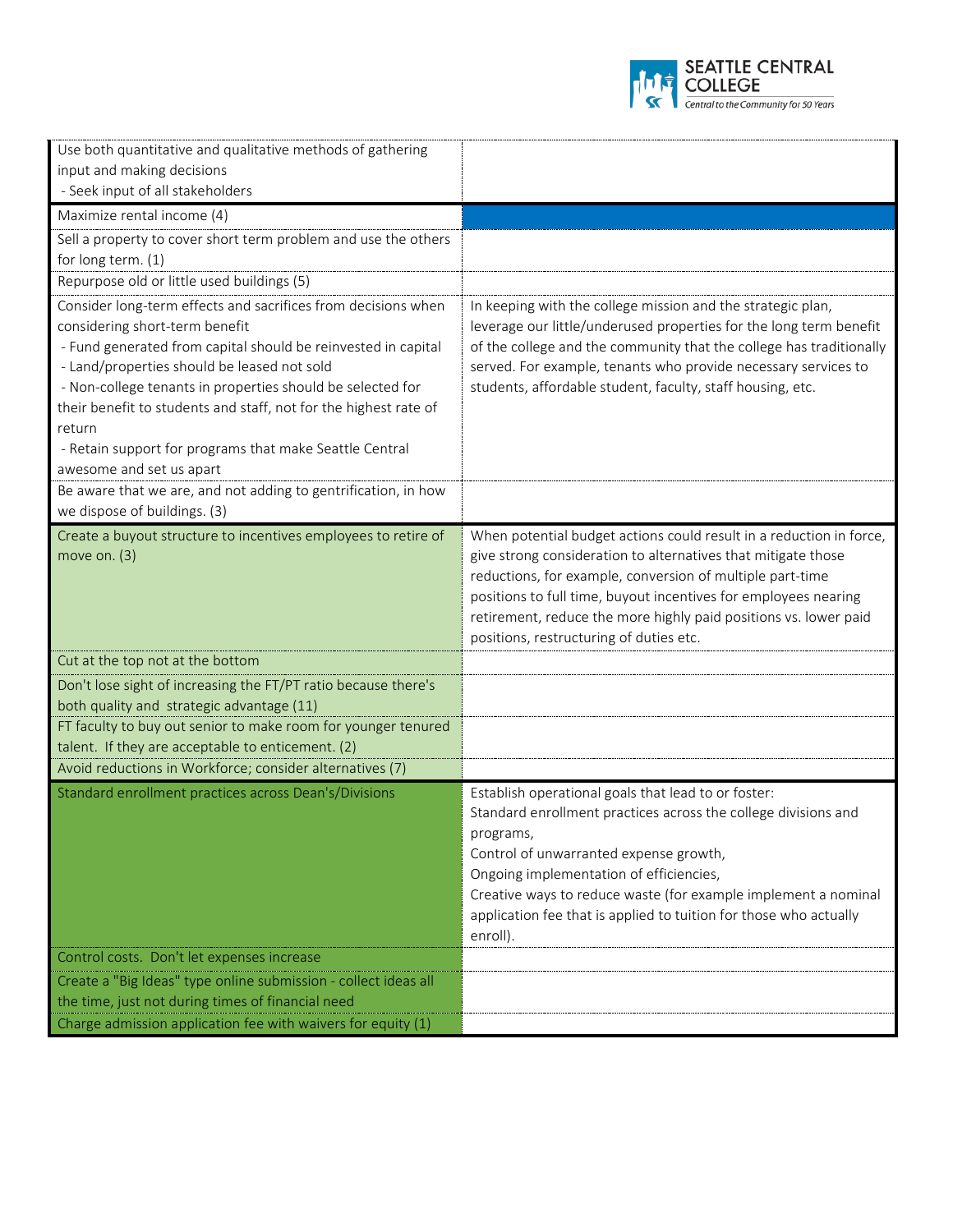

| Prioritize raising revenue through city and state means (such as<br>supporting a city income tax) before cutting.<br>- Advocate/assist legislative avenues for increased revenue<br>- Advocate for strong public education-model funding<br>- Avoid raising costs for students (like tuition and fees)<br>Pressure Olympia/Legislature to fully fund high cost programs | Establish priorities that favor revenue increases over expense<br>reductions, including active pursuit of new revenue streams at the<br>State, County, City, and Local levels.<br>Add resources as needed to achieve a level of success that will<br>offset/mitigate potential expense reductions. For example:<br>organize multidisciplinary advocacy groups within the college that<br>take advantage of existing personal & business relationships at the<br>various levels of government and elected officials. |
|-------------------------------------------------------------------------------------------------------------------------------------------------------------------------------------------------------------------------------------------------------------------------------------------------------------------------------------------------------------------------|---------------------------------------------------------------------------------------------------------------------------------------------------------------------------------------------------------------------------------------------------------------------------------------------------------------------------------------------------------------------------------------------------------------------------------------------------------------------------------------------------------------------|
| Look at increase revenue from local city government (5)                                                                                                                                                                                                                                                                                                                 |                                                                                                                                                                                                                                                                                                                                                                                                                                                                                                                     |
| Evaluate potential expense reductions if alternate schedules<br>were allowed year round.                                                                                                                                                                                                                                                                                | Evaluate class schedules (e.g. block and hybrid) and employee<br>schedules (e.g. four 10 hour days, or telecommuting) to create<br>efficiencies that will also benefit quality of instruction and working<br>conditions.                                                                                                                                                                                                                                                                                            |
| Consider alternative schedules to maximize efficiency (1)                                                                                                                                                                                                                                                                                                               |                                                                                                                                                                                                                                                                                                                                                                                                                                                                                                                     |
| Consider four (4) 10's in summer quarter (13)                                                                                                                                                                                                                                                                                                                           |                                                                                                                                                                                                                                                                                                                                                                                                                                                                                                                     |
| Priority on immediate gains, while being aware of long term<br>potential (3)                                                                                                                                                                                                                                                                                            |                                                                                                                                                                                                                                                                                                                                                                                                                                                                                                                     |
| Reduce travel to x% or only value-added travel (1)                                                                                                                                                                                                                                                                                                                      |                                                                                                                                                                                                                                                                                                                                                                                                                                                                                                                     |
| Evaluate risk of our sources of revenue (2)                                                                                                                                                                                                                                                                                                                             |                                                                                                                                                                                                                                                                                                                                                                                                                                                                                                                     |
| e into account local economic contribution of prog<br>Increase fees to match cost of materials and service                                                                                                                                                                                                                                                              |                                                                                                                                                                                                                                                                                                                                                                                                                                                                                                                     |
| Consider leveraging the Fine Arts for a better investment in                                                                                                                                                                                                                                                                                                            | with principle 6                                                                                                                                                                                                                                                                                                                                                                                                                                                                                                    |
| modern instruction. (2)                                                                                                                                                                                                                                                                                                                                                 |                                                                                                                                                                                                                                                                                                                                                                                                                                                                                                                     |
| Evaluate high cost programs and find ways of recouping costs<br>(6)                                                                                                                                                                                                                                                                                                     |                                                                                                                                                                                                                                                                                                                                                                                                                                                                                                                     |
| Create direct partnerships with companies create employee<br>pipeline and get instructors from them (in high demand areas)<br>(5)                                                                                                                                                                                                                                       |                                                                                                                                                                                                                                                                                                                                                                                                                                                                                                                     |
| Efficiency that focuses on persistence and retention should be<br>recommended priority (7)                                                                                                                                                                                                                                                                              | with principle 11                                                                                                                                                                                                                                                                                                                                                                                                                                                                                                   |
| Review best practices that would help Seattle Central<br>(benchmark against B.P.S) (1)                                                                                                                                                                                                                                                                                  |                                                                                                                                                                                                                                                                                                                                                                                                                                                                                                                     |
| Maximize enrollment through difference distribution of<br>financial aid funds (9)                                                                                                                                                                                                                                                                                       |                                                                                                                                                                                                                                                                                                                                                                                                                                                                                                                     |
| Focus on revenue generated before looking at expense<br>reduction (coffee stand, partnerships with other businesses)<br>(6)                                                                                                                                                                                                                                             |                                                                                                                                                                                                                                                                                                                                                                                                                                                                                                                     |
| More institutional outreach to business owner, CEO, CFO, COO,<br>to support related programs                                                                                                                                                                                                                                                                            |                                                                                                                                                                                                                                                                                                                                                                                                                                                                                                                     |
| Community partnerships for programs (2)                                                                                                                                                                                                                                                                                                                                 |                                                                                                                                                                                                                                                                                                                                                                                                                                                                                                                     |
| Optimize Pathways to Completion and Transfer (1)                                                                                                                                                                                                                                                                                                                        |                                                                                                                                                                                                                                                                                                                                                                                                                                                                                                                     |
| For large classes, implement more tutors and TA's for<br>classroom                                                                                                                                                                                                                                                                                                      |                                                                                                                                                                                                                                                                                                                                                                                                                                                                                                                     |